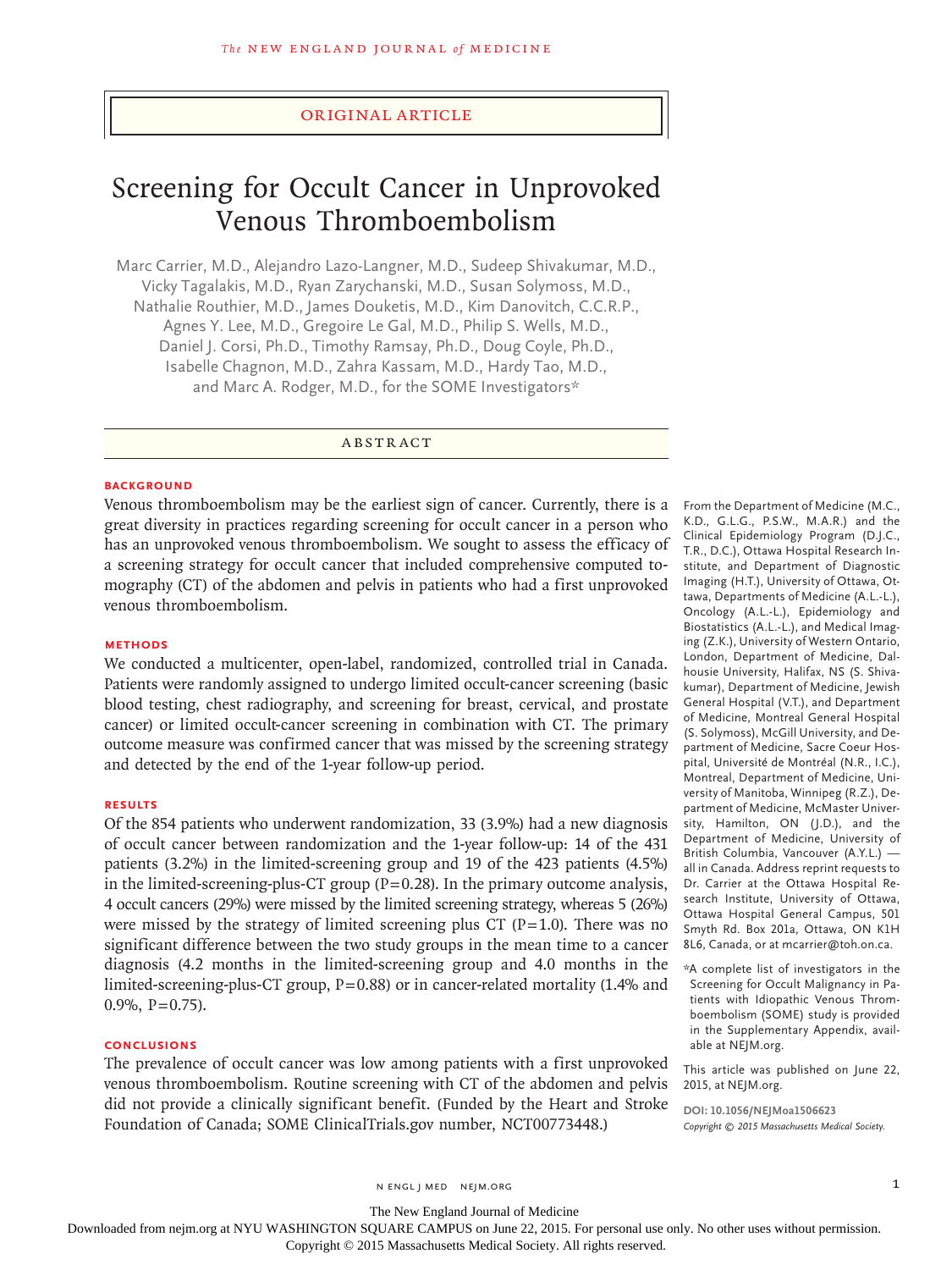**WENOUS THROMBOEMBOLISM, WHICH COMPISES deep-vein thrombosis and pulmonary embolism, is the third most common cardiovascular disorder.**<sup>1-3</sup> It is classified as comprises deep-vein thrombosis and pulmonary embolism, is the third most comprovoked when it is associated with a transient risk factor (e.g., trauma, surgery, prolonged immobility, or pregnancy or the puerperium) and as unprovoked when it is associated with neither a strong transient risk factor nor overt cancer.

Unprovoked venous thromboembolism may be the earliest sign of cancer<sup>4,5</sup>; up to 10% of patients with unprovoked venous thromboembolism receive a diagnosis of cancer in the year after their diagnosis of venous thromboembolism.6 More than 60% of occult cancers are diagnosed shortly after the diagnosis of unprovoked venous thromboembolism.6 Thereafter, the incidence rate of cancer diagnosis gradually declines and returns to the rate in the general population after 1 year.<sup>5-7</sup>

Faced with these troubling statistics, clinicians, patients, and policymakers struggle with how aggressive to be in screening for occult cancers in patients who present with unprovoked venous thromboembolism. The rationale for screening is to allow early detection and intervention and ultimately reduce cancer-related mortality. However, owing to the paucity of data in this context, there is great variation in practice. Whereas some studies have suggested that a limited screening strategy for occult cancer — including history taking, physical examination, routine blood testing, and chest radiography — is adequate to detect most occult cancers, other studies have suggested that a more extensive screening strategy (e.g., incorporating ultrasonography or computed tomography [CT] of the abdomen and pelvis, measurement of tumor markers, or a combination of these) can substantially increase the rate of detection of occult cancer.8-11 We conducted a randomized clinical trial to assess the efficacy and safety of adding CT of the abdomen and pelvis to a limited screening strategy for occult cancer.

#### Methods

# **Study Design and Oversight**

The Screening for Occult Malignancy in Patients with Idiopathic Venous Thromboembolism (SOME) trial was a multicenter, open-label, randomized clinical trial comparing comprehensive CT of the abdomen and pelvis in addition to limited occult-cancer screening with limited occult-cancer screening alone in patients with unprovoked venous thromboembolism. The members of the steering committee (see the Supplementary Appendix, available with the full text of this article at NEJM.org) had final responsibility for the study design, clinical protocol, study oversight, and analyses of the data. The institutional review board at each participating center approved the protocol, which is available at NEJM.org, and written informed consent was obtained from all participants. Data were collected at the sites and were entered into a database managed by the Methods Center of the Ottawa Hospital Research Institute. A central adjudication committee whose members were unaware of the study-group assignments reviewed all suspected outcome events. An independent data and safety monitoring board regularly evaluated the conduct and safety of the trial.

The manuscript was written by the authors, who vouch for the accuracy and completeness of the data and adherence to the protocol. No one who is not an author contributed to writing the manuscript.

## **Study Population**

Patients with a new diagnosis of first unprovoked symptomatic venous thromboembolism (proximal lower-limb deep-vein thrombosis, pulmonary embolism, or both) who were referred to a thrombosis clinic in one of nine participating Canadian centers were potentially eligible to participate in the study. Unprovoked venous thromboembolism was defined as venous thromboembolism in the absence of known overt active cancer, current pregnancy, thrombophilia (hereditary or acquired), previous unprovoked venous thromboembolism, or a temporary predisposing factor in the previous 3 months, including paralysis, paresis, or plaster immobilization of the legs; confinement to bed for 3 or more days; or major surgery. Standard strategies and objective criteria were used to diagnose proximal deep-vein thrombosis and pulmonary embolism. Patients were excluded if they met any of the following criteria: an age of less than 18 years, refusal or inability to provide informed consent, allergy to contrast media, a creatinine clearance of less than 60 ml per minute, claustrophobia or agoraphobia, a weight of more than 130 kg, ulcerative colitis, or glaucoma.

2 N ENGL J MED NEJM.ORG

The New England Journal of Medicine

Downloaded from nejm.org at NYU WASHINGTON SQUARE CAMPUS on June 22, 2015. For personal use only. No other uses without permission.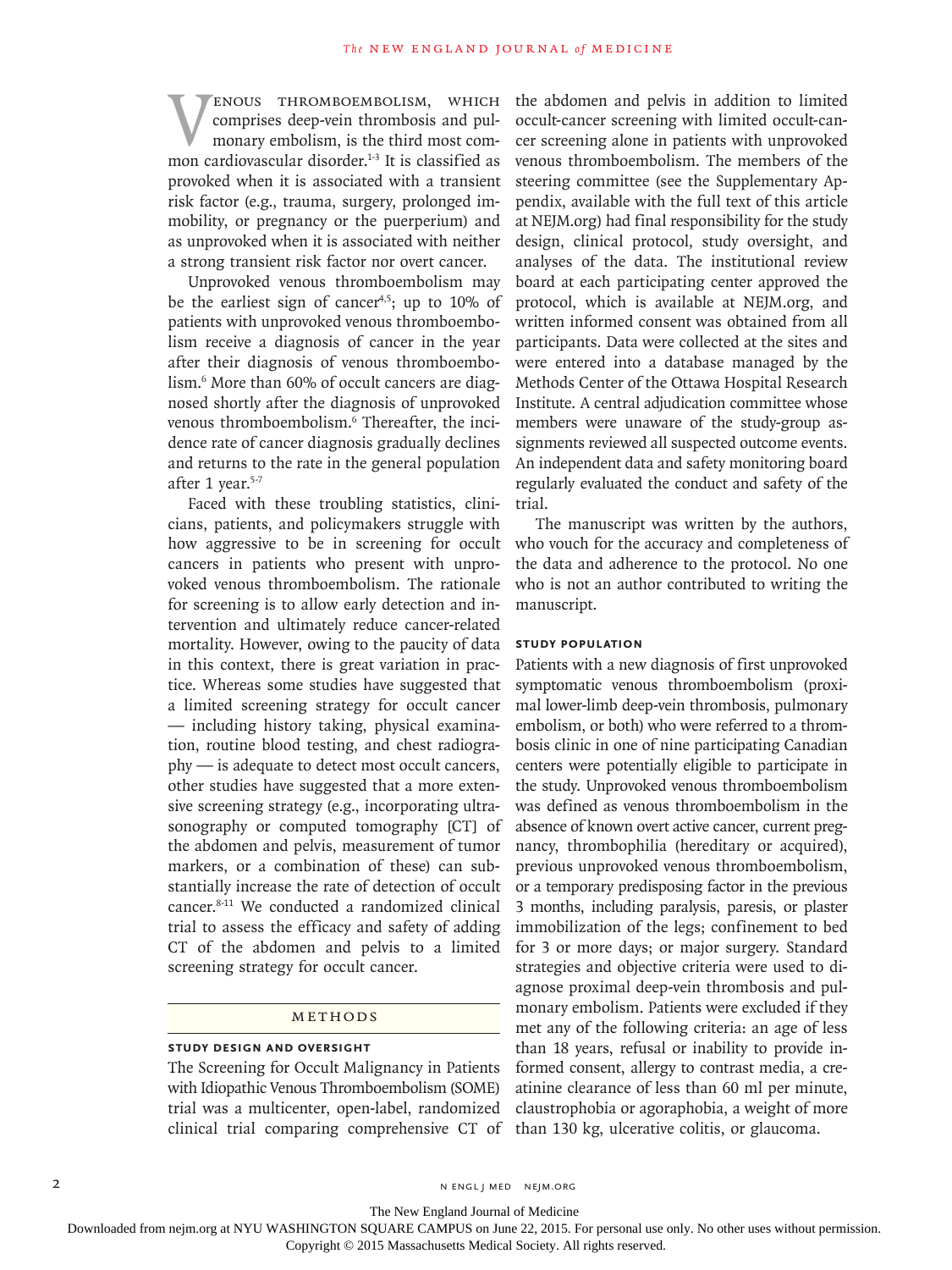# **Study Procedures**

The trial statistician generated the randomization list using random-number tables. Randomization was performed in permuted blocks of two or four with stratification according to center and age category (<50 or ≥50 years of age), because older patients are at higher risk for an occult-cancer diagnosis. Patients were randomly assigned to a screening strategy within 21 days after receiving a diagnosis of venous thromboembolism, with the use of a central Web-based randomization system that ensured assignment concealment.

Patients assigned to the limited screening strategy underwent a complete history taking and physical examination, measurement of complete blood counts and serum electrolyte and creatinine levels, liver-function testing, and chest radiography. On the basis of recommendations by the Canadian Task Force on Preventive Health Care<sup>12</sup> and the U.S. Preventive Services Task Force,<sup>13</sup> sex-specific screening was conducted if it had not been performed in the previous year. A breast examination, mammography, or both were performed in women older than 50 years of age, and Papanicolaou (Pap) testing and a pelvic examination were performed in women 18 to 70 years of age who had ever been sexually active. A prostate examination, prostatespecific antigen test, or both were performed in men older than 40 years of age.

Patients assigned to limited screening plus CT also underwent comprehensive CT of the abdomen and pelvis. Before CT, patients underwent a bowel preparation with the use of Pico-Salax (Waymar Pharmaceuticals). CT included a virtual colonoscopy and gastroscopy, biphasic enhanced CT of the liver, parenchymal pancreatography, and uniphasic enhanced CT of the distended bladder. CT imaging was standardized. With the patient in the prone position, scout views were obtained with the use of a lowradiation protocol, automatic mA modulation, and a noise index of 32 (base on 5 mm; mA range, 80 to 200). With the patient right side up and then supine, scout views were obtained with the use of an intravenous contrast agent (Omnipaque 300; total dose, 100 to 110 ml at a rate of 3 ml per second) at 35 seconds, automatic mA modulation, and a noise index of 12.5 (base on 5 mm; mA range dependent on equipment). Insufflation with ambient air or carbon dioxide was used to ensure proper colonic distension.

# **Surveillance and Follow-up**

Any abnormal findings detected with the use of either strategy were further investigated as directed by the local treating physician, to confirm or rule out suspected cancer. Patients were followed for 1 year and assessed at fixed intervals with the use of a checklist to elicit information about a new cancer diagnosis, recurrent venous thromboembolism, or other adverse events. Patients were instructed to contact the study coordinator immediately if any of those events occurred. In case of suspected occult cancer or recurrent venous thromboembolism, the study protocol required biopsy confirmation or objective testing for venous thromboembolism, respectively.

#### **Outcome Assessment**

The primary outcome was newly diagnosed cancer during the follow-up period in patients who had had a negative screening result for occult cancer. Data on patients with confirmed cancer that was detected by the occult-cancer screening were censored from the primary analysis. Secondary outcome measures included the total number of occult cancers diagnosed and the total number of early cancers  $(T_{1:2}, N_0, M_0$  according to the World Health Organization tumor–node–metastasis [TNM] classification system) diagnosed by means of occult-cancer screening and during the subsequent 1-year follow-up, 1-year cancer-related mortality, 1-year overall mortality, and the time to cancer diagnosis. The incidence of recurrent venous thromboembolism was also a secondary outcome.

## **Statistical Analysis**

A systematic review of studies of occult-cancer screening had previously shown that 6.1% (95% confidence interval [CI], 5.0 to 7.1) of patients with unprovoked venous thromboembolism had an occult cancer at the time of their diagnosis of venous thromboembolism.6 At 12 months, the prevalence increased to 10.0% (95% CI, 8.6 to  $11.3$ <sup>6</sup> — that is, the proportion of patients who received a diagnosis of cancer increased by nearly 4 percentage points during follow-up. The current study was designed to have 80% power to detect a relative risk reduction of 75% (i.e., absolute reduction of 3 percentage points) in the primary-outcome event rate if CT were added to limited screening. The null hypothesis was that limited occult-cancer screening plus CT would

n engl j med nejm.org 3

The New England Journal of Medicine

Downloaded from nejm.org at NYU WASHINGTON SQUARE CAMPUS on June 22, 2015. For personal use only. No other uses without permission.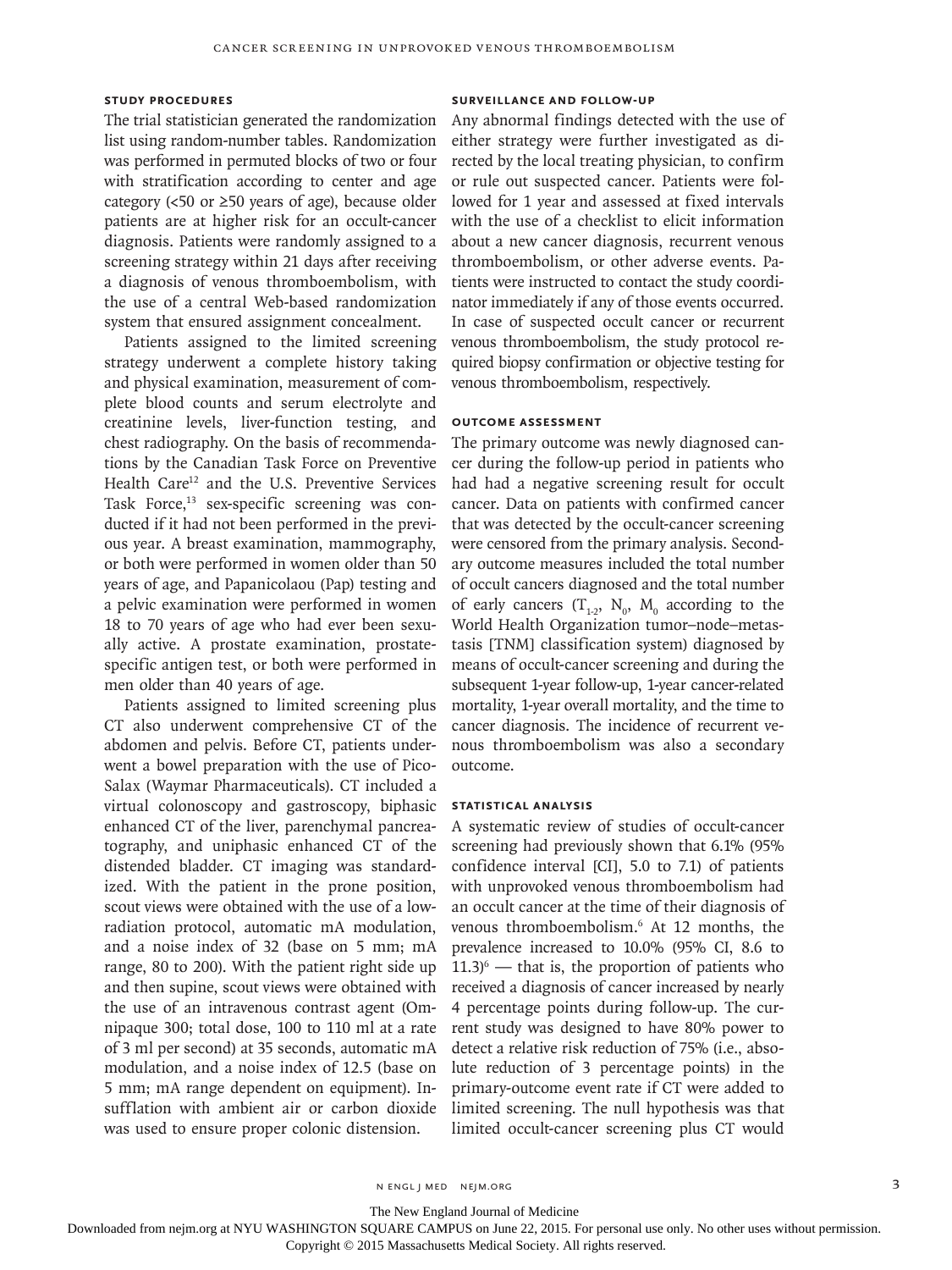

**Figure 1. Screening, Randomization, Follow-up, and Analysis of the Study Patients.**

Reasons for ineligibility are shown in Table S1 in the Supplementary Appendix. Patients who were assigned to the strategy of limited occult-cancer screening plus computed tomography (CT) underwent comprehensive CT of the abdomen and pelvis.

> miss as many cancers as limited occult-cancer screening. Because it is implausible that the limited screening strategy would detect more occult cancers than a strategy of limited screening plus CT, a one-sided statistical test of significance was used (one-tailed alpha level of 0.05) for the sample-size calculation. To achieve these standards, we calculated that a sample size of 798 patients would be required. After adjustment for 8% nonadherence to the protocol and loss to follow-up, the final sample-size estimate was 862.

> Descriptive statistics were used to examine the baseline characteristics of the enrolled participants. Standard deviations were reported for all

characteristics expressed as continuous variables. Means and standard deviations were presented for discrete data.

Analyses were performed on an intention-totest basis and were supplemented by a sensitivity analysis that excluded patients who did not complete their assigned screening strategy. The proportion of biopsy-confirmed occult cancers that were missed by screening was compared between the groups by means of a two-sided, unadjusted Fisher's exact test of proportions. The 95% binomial confidence intervals were calculated for these proportions with the use of the Wilson method. The proportions of patients with secondary outcomes were also compared by means of a twosided, unadjusted Fisher's exact test.

A Kaplan–Meier analysis was performed to examine the time to detection of a missed occult cancer over the 1-year follow-up period for each group. Log-rank tests were performed to assess equality of the survival functions across groups.

## Results

# **Patients**

During the period from October 2008 through April 2014, a total of 3186 patients were assessed for eligibility, of whom 862 underwent randomization. Eight patients were deemed ineligible after randomization, did not undergo trial interventions, and were not subsequently followed. Therefore, 854 patients were included in the intention-to-test analysis (Fig. 1). The two study groups were well balanced with respect to baseline demographic and disease characteristics (Table 1). The majority of patients were men, and the mean age was 54 years. Among the patients included in the analysis, 67.4% had deep-vein thrombosis, 32.6% had a pulmonary embolism, and 12.3% had both deep-vein thrombosis and a pulmonary embolism. A total of 6.7% of the patients 50 years of age or older in the limitedscreening group and 10.2% of the patients 50 years of age or older in the limited-screening-plus-CT group had colon-cancer screening investigations (i.e., fecal occult-blood testing, sigmoidoscopy, or colonoscopy) ( $P=0.16$ ). After completion of the initial screening strategy, 14.4% of the patients in the limited-screening group and 14.9% of the patients in the limited-screening-plus-CT group underwent additional testing for investigation of a potential cancer diagnosis  $(P=0.85)$ .

The New England Journal of Medicine

Downloaded from nejm.org at NYU WASHINGTON SQUARE CAMPUS on June 22, 2015. For personal use only. No other uses without permission.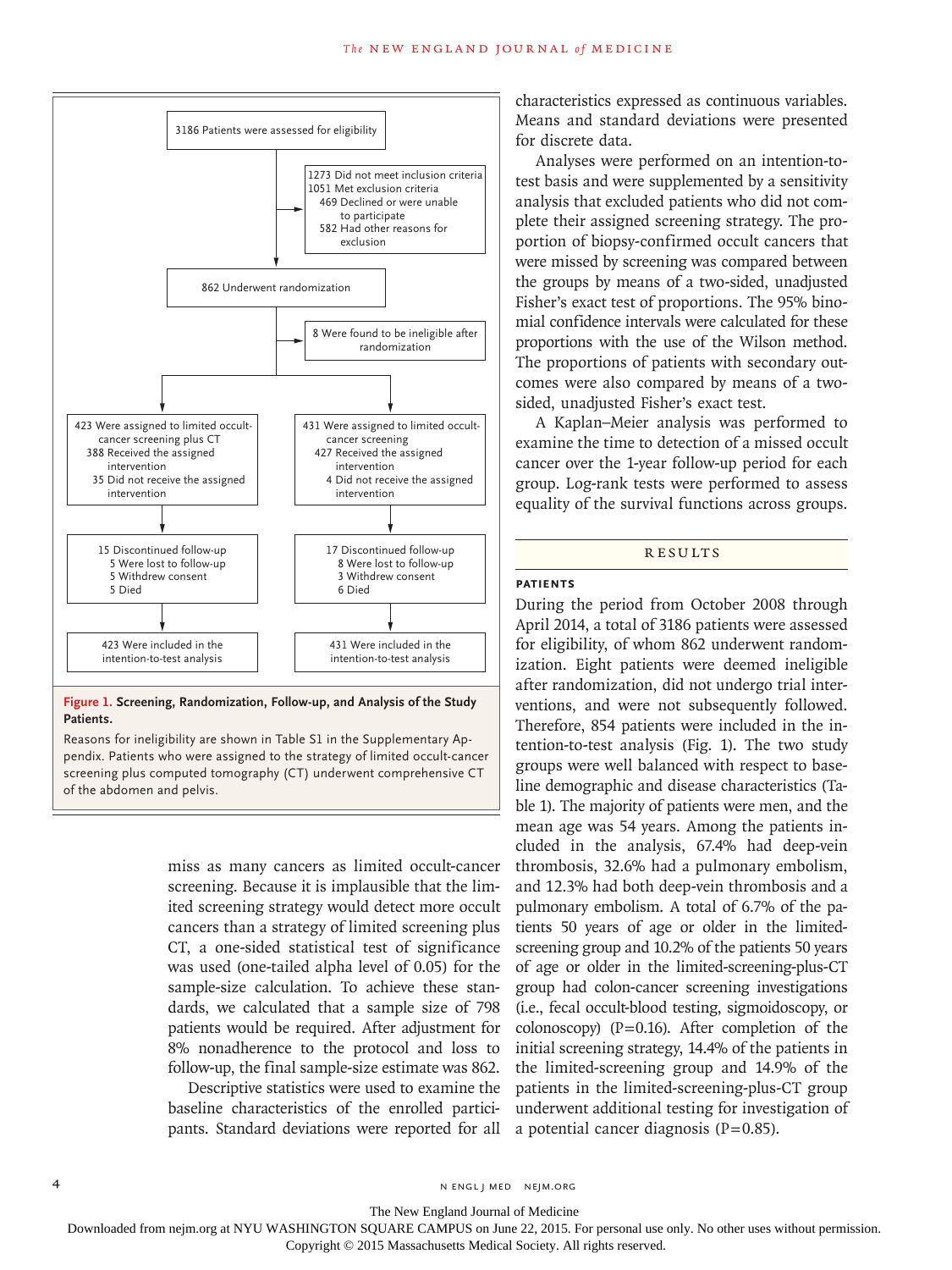## **Clinical Outcomes**

Of the 854 patients in the intention-to-test population, 33 (3.9%; 95% CI, 2.8 to 5.4) received a new diagnosis of cancer in the interval between randomization and the 1-year follow-up. A total of 14 patients (3.2%; 95% CI, 1.9 to 5.4) in the limited-screening group and 19 patients (4.5%; 95% CI, 2.9 to 6.9) in the limited-screening-plus-CT group received a diagnosis of occult cancer  $(P=0.28)$ . Table 2 shows the tumor types of occult cancer that were diagnosed.

In the primary outcome analysis, 4 of 14 occult cancers (29%; 95% CI, 8 to 58) were missed by the limited screening strategy (i.e., cancer was diagnosed after the screening strategy had deemed the patient as being free from cancer and before the end of the 1-year follow-up period), whereas 5 of 19 occult cancers (26%; 95% CI, 9 to 51) were missed by the strategy of limited screening plus CT ( $P=1.0$ ). Therefore, after the completion of the initial screening, the absolute rates of occult-cancer detection were 0.93% (95% CI, 0.36 to 2.36) with the limited screening strategy and 1.18% (95% CI, 0.51 to 2.74) with the strategy of limited screening plus CT (absolute difference, 0.25 percentage points; 95% CI, −1.12 to 1.63). Acute leukemia (2 cases), gynecologic tumors (2), and colorectal tumors (2) were the most frequent cancers missed by the screening strategies, with no significant differences between the two strategies (Table 2). A Kaplan– Meier analysis examining the time to detection of a missed occult cancer over the 1-year followup period indicated no significant betweengroup difference (log-rank chi-square test with 1 degree of freedom,  $0.03$ ;  $P=0.87$ ) (Fig. 2). The sensitivity per-protocol analysis did not significantly alter the results. In the primary per-protocol analysis, 31% (95% CI, 14 to 56) of occult cancers were missed by the limited screening strategy, whereas 24% (95% CI, 10 to 47) were missed by the strategy of limited screening plus CT  $(P=0.71)$ .

In the secondary outcome analyses, there was no significant between-group difference in the mean time to cancer diagnosis (4.2 months in the limited-screening group and 4.0 months in the limited-screening-plus-CT group, P=0.88), the rate of recurrent venous thromboembolism (3.3% and 3.4%, P=1.0), overall mortality (1.4% and 1.2%,  $P=1.0$ ), or cancer-related mortality (1.4% and 0.9%, P=0.75). The rate of detection of early

| Characteristic                                 | Limited Occult-<br><b>Cancer Screening</b><br>$(N = 431)$ | <b>Limited Occult-Cancer</b><br>Screening plus CT<br>$(N = 423)$ |
|------------------------------------------------|-----------------------------------------------------------|------------------------------------------------------------------|
| $Age - yr$                                     | $53.7 + 13.8$                                             | $53.4 + 14.2$                                                    |
| Male sex - no. $(%)$                           | 277 (64.3)                                                | 299 (70.7)                                                       |
| White race - no. (%) $\dagger$                 | 395 (91.6)                                                | 397 (93.9)                                                       |
| Weight $-$ kg                                  | $89.8 \pm 18.3$                                           | $90.4 + 17.7$                                                    |
| Medical history - no. (%)                      |                                                           |                                                                  |
| Hypertension                                   | 86 (20.0)                                                 | 101 (23.9)                                                       |
| Myocardial infarction                          | 13(3.0)                                                   | 9(2.1)                                                           |
| Stroke                                         | 5(1.2)                                                    | 6(1.4)                                                           |
| Congestive heart failure                       | 2(0.5)                                                    | $\Omega$                                                         |
| <b>Diabetes</b>                                | 17(3.9)                                                   | 22(5.2)                                                          |
| Previous cancer                                | 20(4.6)                                                   | 30(7.1)                                                          |
| Prior provoked venous<br>thromboembolism       | 29 (6.7)                                                  | 18(4.3)                                                          |
| Current smoker                                 | 69 (16.0)                                                 | 63 (14.9)                                                        |
| Past smoker                                    | 140 (32.5)                                                | 144 (34.0)                                                       |
| Venous thromboembolism -<br>no. (%)            |                                                           |                                                                  |
| Deep-vein thrombosis                           | 289 (67.1)                                                | 287 (67.8)                                                       |
| Pulmonary embolism                             | 142 (32.9)                                                | 136 (32.2)                                                       |
| Deep-vein thrombosis and<br>pulmonary embolism | 52(12.1)                                                  | 53 (12.5)                                                        |
| Medications - no. (%)                          |                                                           |                                                                  |
| Oral contraceptive                             | 29 (6.7)                                                  | 19 (4.5)                                                         |
| Exogenous estrogen                             | 8(1.9)                                                    | 11(2.6)                                                          |
| Antiplatelet agent                             | 21(4.9)                                                   | 19 (4.5)                                                         |

**Table 1. Baseline Characteristics of the Intention-to-Test Population.\***

\* Plus–minus values are means ±SD. There were no significant between-group differences, except for the difference in sex ( $P=0.045$ ). Patients who were assigned to the strategy of limited occult-cancer screening plus computed tomography (CT) underwent comprehensive CT of the abdomen and pelvis. † Race was self-reported.

cancers was 0.23% among those in the limitedscreening group and 0.71% in the limited-screening-plus-CT group (P=0.37). Sensitivity per-protocol secondary analyses did not significantly alter the results. Neither screening strategy was associated with reported serious adverse events.

#### Discussion

In our trial, a screening strategy for occult cancer that included comprehensive CT of the abdomen and pelvis did not lead to fewer missed cancers than the number missed with a limited screening strategy. Furthermore, the screening

n engl j med nejm.org 5

The New England Journal of Medicine

Downloaded from nejm.org at NYU WASHINGTON SQUARE CAMPUS on June 22, 2015. For personal use only. No other uses without permission.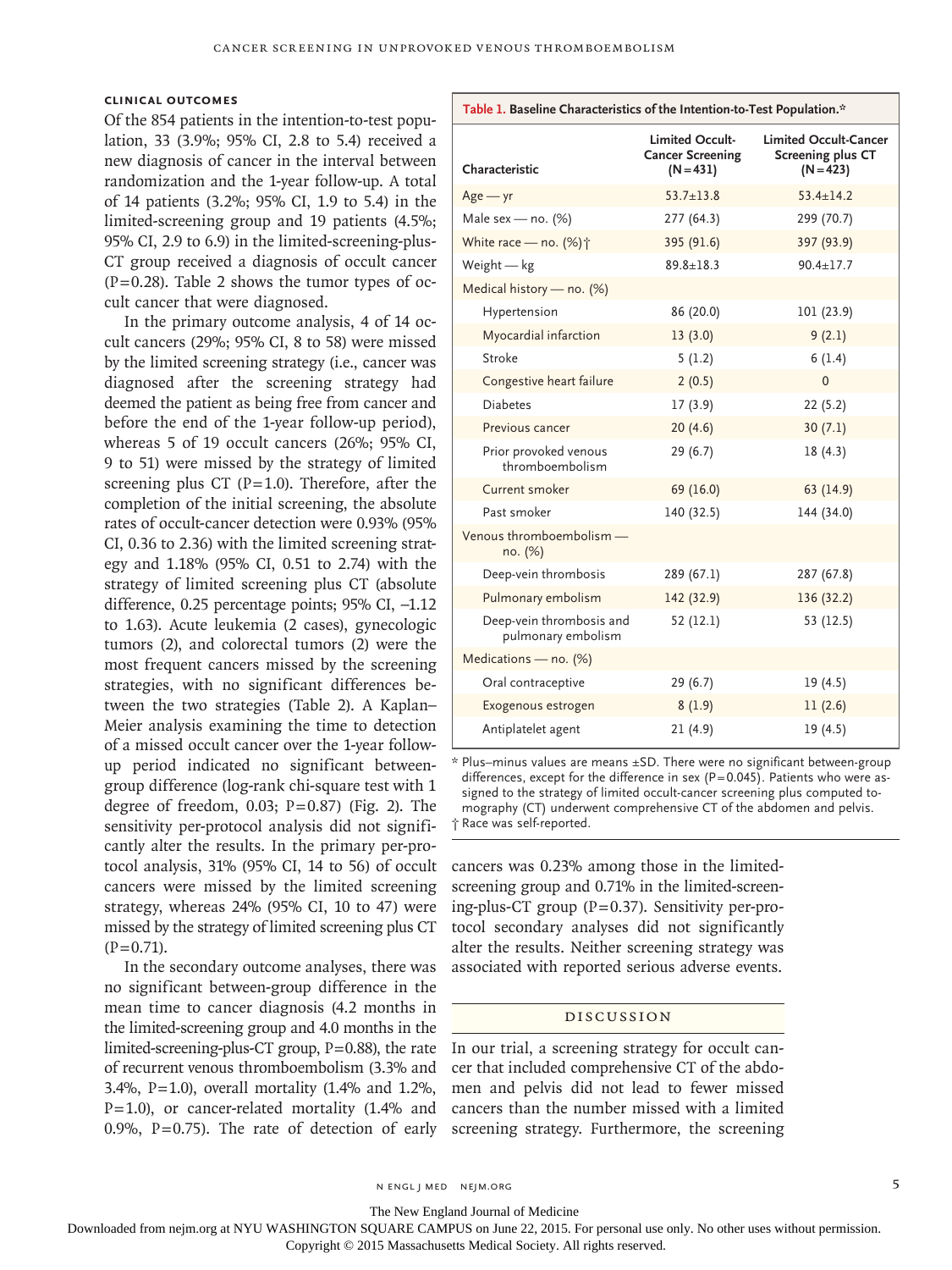



| Table 2. Occult Cancer Tumor Types. |                                                          |                                                                        |  |
|-------------------------------------|----------------------------------------------------------|------------------------------------------------------------------------|--|
| <b>Tumor Type</b>                   | Limited Occult-<br><b>Cancer Screening</b><br>$(N = 14)$ | <b>Limited Occult-Cancer</b><br><b>Screening plus CT</b><br>$(N = 19)$ |  |
|                                     |                                                          | no. of tumors/total no. (%)                                            |  |
| During screening period             |                                                          |                                                                        |  |
| Acute leukemia                      | 0/10                                                     | 0/14                                                                   |  |
| Gynecologic                         | 3/10(30)                                                 | 0/14                                                                   |  |
| Skin: melanoma                      | 1/10(10)                                                 | 0/14                                                                   |  |
| Colorectal                          | 0/10                                                     | 3/14(21)                                                               |  |
| Prostate                            | 2/10(20)                                                 | 0/14                                                                   |  |
| Pancreatic                          | 2/10(20)                                                 | 0/14                                                                   |  |
| Cholangiocarcinoma                  | 1/10(10)                                                 | 2/14(14)                                                               |  |
| Lymphoma                            | 1/10(10)                                                 | 3/14(21)                                                               |  |
| <b>Breast</b>                       | 0/10                                                     | 2/14(14)                                                               |  |
| Urologic                            | 0/10                                                     | 3/14(21)                                                               |  |
| Unknown primary                     | 0/10                                                     | 1/14(7)                                                                |  |
| During follow-up period             |                                                          |                                                                        |  |
| Acute leukemia                      | 1/4(25)                                                  | 1/5(20)                                                                |  |
| Gynecologic                         | 1/4(25)                                                  | 1/5(20)                                                                |  |
| Skin: melanoma                      | 0/4                                                      | 1/5(20)                                                                |  |
| Colorectal                          | 1/4(25)                                                  | 1/5(20)                                                                |  |
| Prostate                            | 0/4                                                      | 1/5(20)                                                                |  |
| Pancreatic                          | 1/4(25)                                                  | 0/5                                                                    |  |

strategy that included CT did not appear to detect significantly more occult cancers (including early cancers), shorten the time to cancer diagnosis, or reduce cancer-related mortality.

Patients with unprovoked venous thromboembolism and a negative screening result for occult cancer with the limited screening strategy had an incidence of cancer diagnosis of 0.93% (95% CI, 0.36 to 2.36) over the following year, which is similar to the incidence reported in patients without venous thromboembolism.7 Our results suggest that a limited screening strategy for occult cancer (history taking, physical examination, basic blood testing, chest radiography, and age-specific and sex-specific cancer screening) may be adequate for patients who have a first unprovoked venous thromboembolism.

The 95% confidence interval around the absolute difference in missed occult cancers between the two screening strategies (0.25 percentage points; 95% CI, −1.12 to 1.63) excludes our hypothesized absolute risk reduction of 3 percentage points. That is, our trial excludes a clinically relevant difference in missed occult cancers with CT. In a best-case scenario (i.e., lower boundary of the confidence interval), limited screening plus CT would miss fewer occult cancers than limited screening alone by a margin of 1.12 percentage points. This best-case scenario translates into a number needed to screen of 91 to detect one missed occult cancer. Furthermore, radiation exposure is a consideration with CT. Multiphasic CT of the abdomen and pelvis is associated with a median effective dose of radiation exposure of 31 millisieverts (interquartile range, 21 to 43), which is equivalent to 442 chest radiographs.14 The estimated number of patients undergoing multiphasic CT of the abdomen and pelvis required for the development of one radiation-induced cancer is 460 (interquartile range, 330 to 680) for women 40 years of age and 498 (interquartile range, 360 to 730) for men 40 years of age.14 Hence, it is exceedingly unlikely that CT permits early detection of clinically relevant numbers of cancers and even less likely that early detection of these cancers would provide an overall net clinical benefit.

The rate of detection of occult cancer in our study was lower than expected. A systematic review and meta-analysis of the literature that pooled data from older clinical studies showed a

The New England Journal of Medicine

Downloaded from nejm.org at NYU WASHINGTON SQUARE CAMPUS on June 22, 2015. For personal use only. No other uses without permission.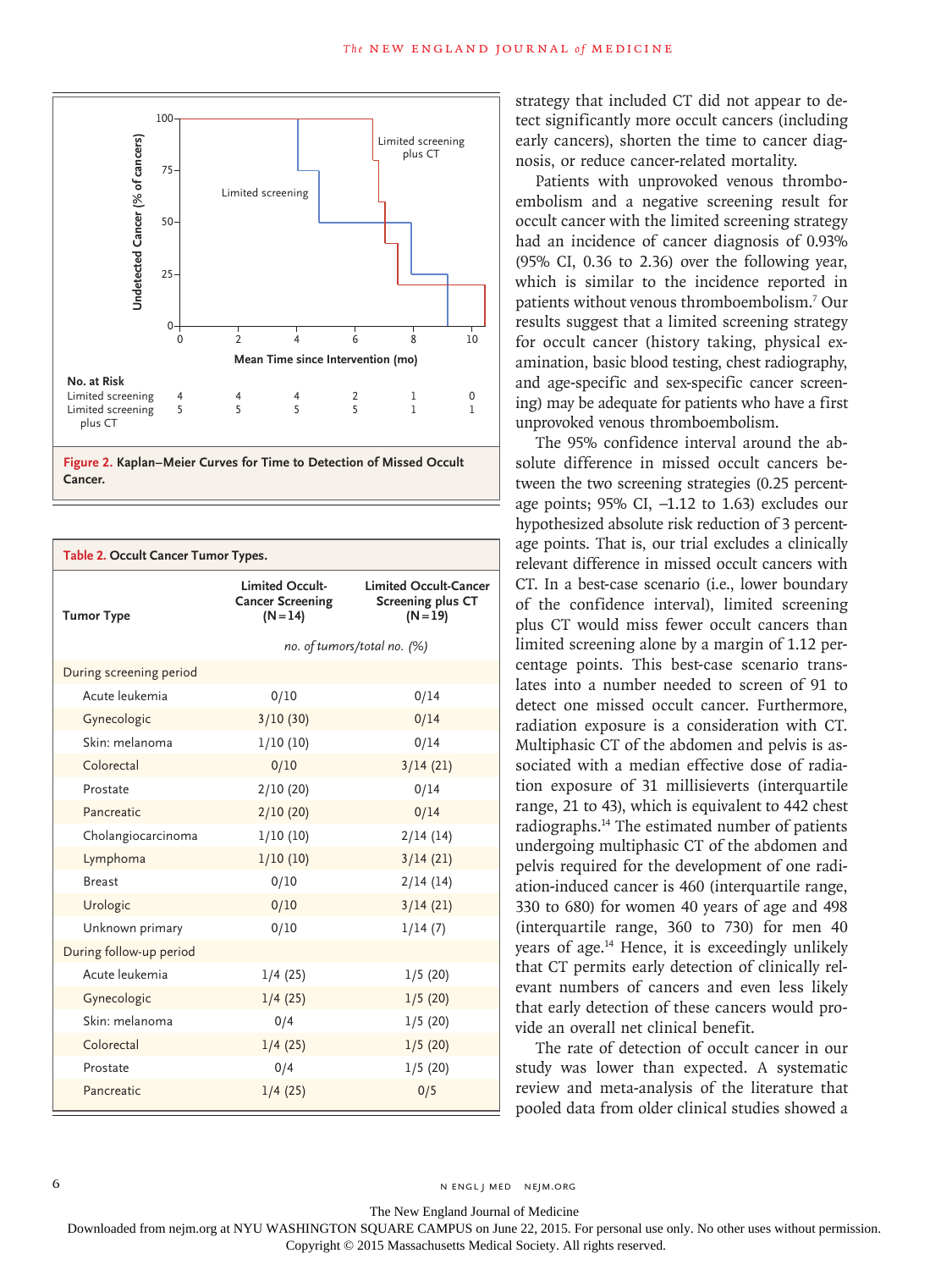rate of occult-cancer detection of up to 10% at 12 months after a diagnosis of unprovoked venous thromboembolism.<sup>6</sup> However, more recently published studies suggest a much lower risk, perhaps owing to the effect of better cancer screening in developed countries.7,15 A study comparing the risk of cancer diagnosis among patients with unprovoked venous thromboembolism with that among matched controls over a 30-month follow-up period showed a cumulative incidence of 3.2% (95% CI, 2.3 to 4.4) among patients with venous thromboembolism and 2.9% (95% CI, 2.0 to 4.0) among patients without venous thromboembolism.7 Similarly, a prospective cohort study showed rates of occult-cancer diagnosis of 3.7 to 5.0% over a median of 2.5 years of follow-up after the completion of cancer screening.<sup>15</sup>

Two previous studies have directly compared limited and extensive screening strategies for occult cancer.10,15 Our results are consistent with those of a prospective, nonrandomized, concurrent-controlled cohort study comparing a limited screening strategy for occult cancer (288 patients) with a strategy that also included mammography in women and CT of the chest, abdomen, and pelvis in all patients (342 patients). The study did not show any significant difference in the number of occult cancers subsequently diagnosed (5.0% in the limited-screening group and 3.7% in the extensive-screening group) or in overall mortality (8.3% and 7.6%, respectively) over a 2.5-year follow-up period. $15$  In the other study, a randomized, controlled trial involving patients who had a negative screening result for occult cancer with a limited screening strategy, patients were randomly assigned to no further testing or additional testing with ultrasonography and CT of the abdomen and pelvis, measurement of tumor markers, and endoscopy.<sup>10</sup> The trial was stopped early (after 200 participants had been enrolled) owing to difficulties in recruitment. The extensive screening strategy had a sensitivity of 93% and increased detection of early-stage  $(T_{1:2}, N_0)$  cancer (64% of cancers detected vs. 20% with the limited screening strategy,  $P=0.047$ ). A nonsignificant absolute 1.9-percentage-point lower risk of cancer-related death with the extensive-screening group over the 2-year follow-up period was also reported. Although the lack of a significant between-group difference in cancer-related mortality might be due to a lack of power, methodologic limitations (e.g., Zelen randomization procedure) and possible lead-time bias undermined the findings of the study.

A limitation of our trial is the open-label design, which theoretically could be associated with a risk of bias with regard to the frequency of the outcome, as compared with the frequency that might have been observed in a placebocontrolled trial. However, the primary end point (biopsy-proven cancer) in our trial is a hard outcome, making bias less likely. We also minimized this type of bias by instructing all trial participants about the signs and symptoms of primary and secondary outcomes and safety events, with explicit instruction to contact study staff should any of these occur. It is also possible that a more extensive screening strategy would have missed fewer occult cancers. CT of the chest was not included in the strategy of limited screening plus CT because CT pulmonary angiography had been performed in many patients to establish the diagnosis of pulmonary embolism. Approximately a third of patients had a diagnosis of pulmonary embolism (Table 1), and in a majority of these patients (78%), the diagnosis was made by CT pulmonary angiography. Reexposing these patients to additional radiation for study purposes did not seem reasonable. Furthermore, no occult lung cancers were diagnosed (during the screening or follow-up period) in our trial (Table 2). Therefore, it is unlikely that CT of the chest would have changed the conclusions. Finally, we started the study by screening more than 3000 patients, of whom 862 underwent randomization. It is possible that our study population had demographic characteristics that put them at a lower risk for cancer than the population as a whole. However, it is unlikely that the screening methods would have produced significantly different results even if the incidence of cancer had been higher.

In conclusion, we found that the prevalence of occult cancer was low among patients who had a first unprovoked venous thromboembolism. Routine screening with CT of the abdomen and pelvis did not provide a clinically significant benefit.

Supported by the Heart and Stroke Foundation of Canada. Disclosure forms provided by the authors are available with the full text of this article at NEJM.org.

The New England Journal of Medicine

Downloaded from nejm.org at NYU WASHINGTON SQUARE CAMPUS on June 22, 2015. For personal use only. No other uses without permission.